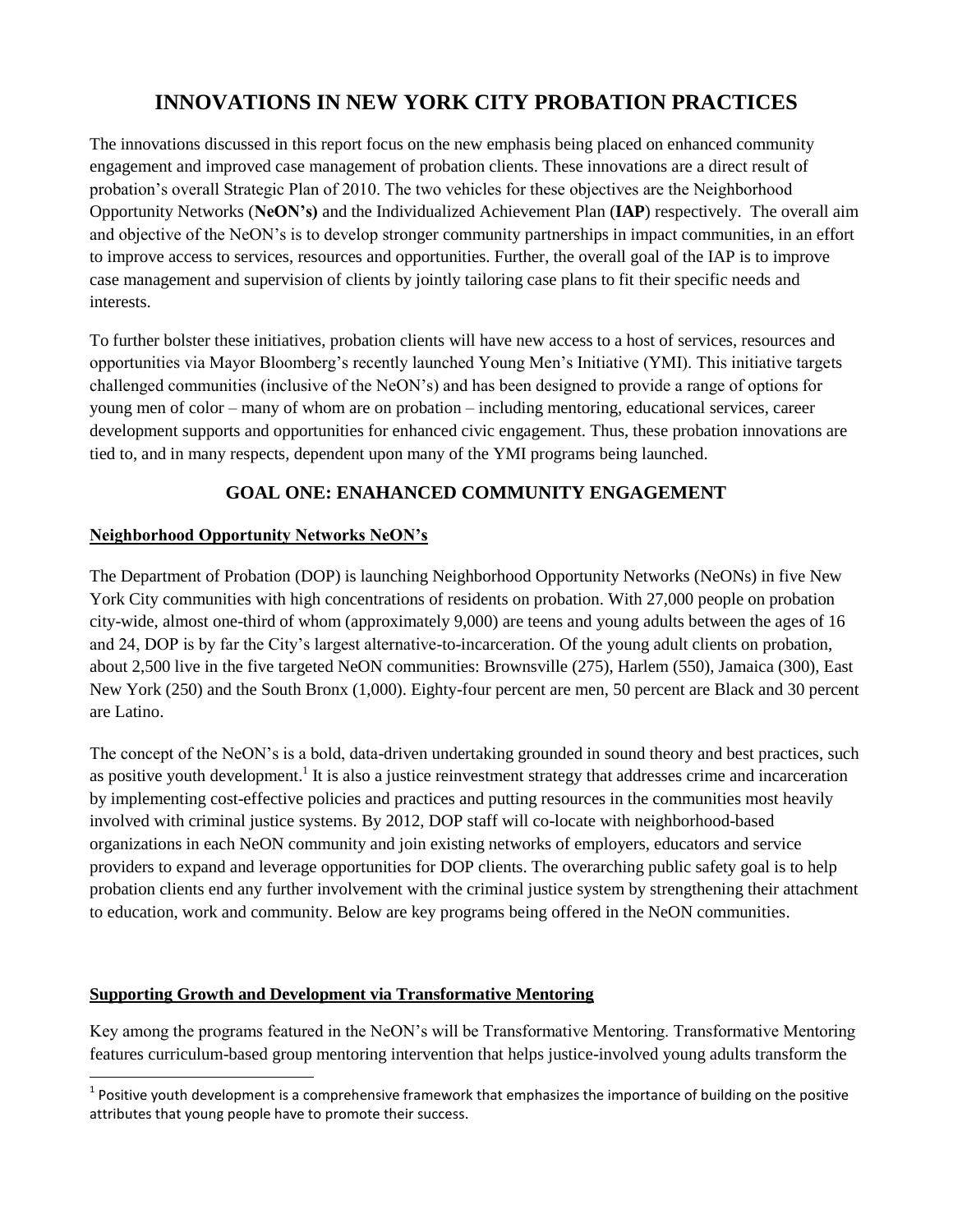attitudes and behaviors that have led to criminal activity. It serves young people whose needs go far beyond the traditional mentoring approach of companionship, confidence building and minor academic, social or career guidance.

The core components of the Arches transformative mentoring intervention include a group process where the group members become an important support system for each other; a curriculum based on cognitive behavioral principles delivered by culturally appropriate mentors; case management; 24/7 crisis intervention; and incorporation of positive youth development values, principles and practices. The focus is on the achievement of developmental outcomes—such as the ability to seek help in a crisis, get along with others, show up on time, and handle a job interview—that can prepare a person for education, employment and civic participation.

In each mentoring group mentors will deliver an interactive, dynamic curriculum to a group of young adults on a weekly basis. The curriculum is based on cognitive behavioral principles, with a focus on changing antisocial attitudes and feelings as well as skills training in self-control and self-management. The mentors serve as "credible messengers." They will be culturally appropriate, responsive to the needs of individuals, and may have had personal experience with the justice system. In addition to facilitating the group sessions, mentors will be available 24/7 for crisis intervention.

In conjunction with the group mentoring sessions, participating young adults will meet regularly with their probation officers, who will be trained in the transformative mentoring approach and provide case management. Young adults, together with their probation officers, will develop Individual Achievement Plans<sup>2</sup> that address the developmental milestones that will prepare them to engage productively in education, work and civic life.

Research consistently finds that pro-criminal attitudes are a major predictor of future criminal behavior (Andrews, 1995).<sup>3</sup> The good news is that attitudes are productive targets for intervention, with changes in values and beliefs resulting in marked changes in behavior (Krosmick, 1988).<sup>4</sup> To date, the most promising interventions for justice-involved young adults involve the use of behavioral, cognitive, and social learning principles of interpersonal influence, skill enhancement, and cognitive change (Andrews et al., 1990; Andrews & Bonta, 1994).<sup>5</sup>

Specifically, approaches that focus on changing antisocial attitudes, feelings, and peer associations, promoting identification with anti-criminal role models, and skills training in self-control and self management have been helpful in reducing criminality.<sup>6</sup> Cognitive behavioral approaches are designed to help people become aware of and positively change those thought process that lead to maladaptive behaviors and interfere with successful attainment of personal goals (Meichenbaum, 1977).<sup>7</sup> Research finds that group cognitive-behavioral treatment approaches are effective at reducing future criminal behavior among young adult offenders.<sup>8</sup>

**EXELT APS are individualized and transparent probation contracts with specific goals and conditions that match the interests, and in a state interests, and in a state interests, and in a state interests, and in a state in** needs and challenges of each probation client.

<sup>3</sup> Golden, Lori, "Evaluation of the Efficacy of a Cognitive Behavioral Program for Offenders on Probation: *Thinking For A Change*," University of Texas Southwestern Medical Center at Dallas, 2002. Pro-criminal attitudes and antisocial beliefs have been characterized by distrust of authority figures (e.g., police, judges), perceptions of the world as hostile and unsafe, endorsement of aggressive solutions, and identification with criminal peers.

 $<sup>4</sup>$  Id.</sup>

 $^5$  Id.

 $<sup>6</sup>$  Id.</sup>

 $^7$  Id.

 $^8$  Id.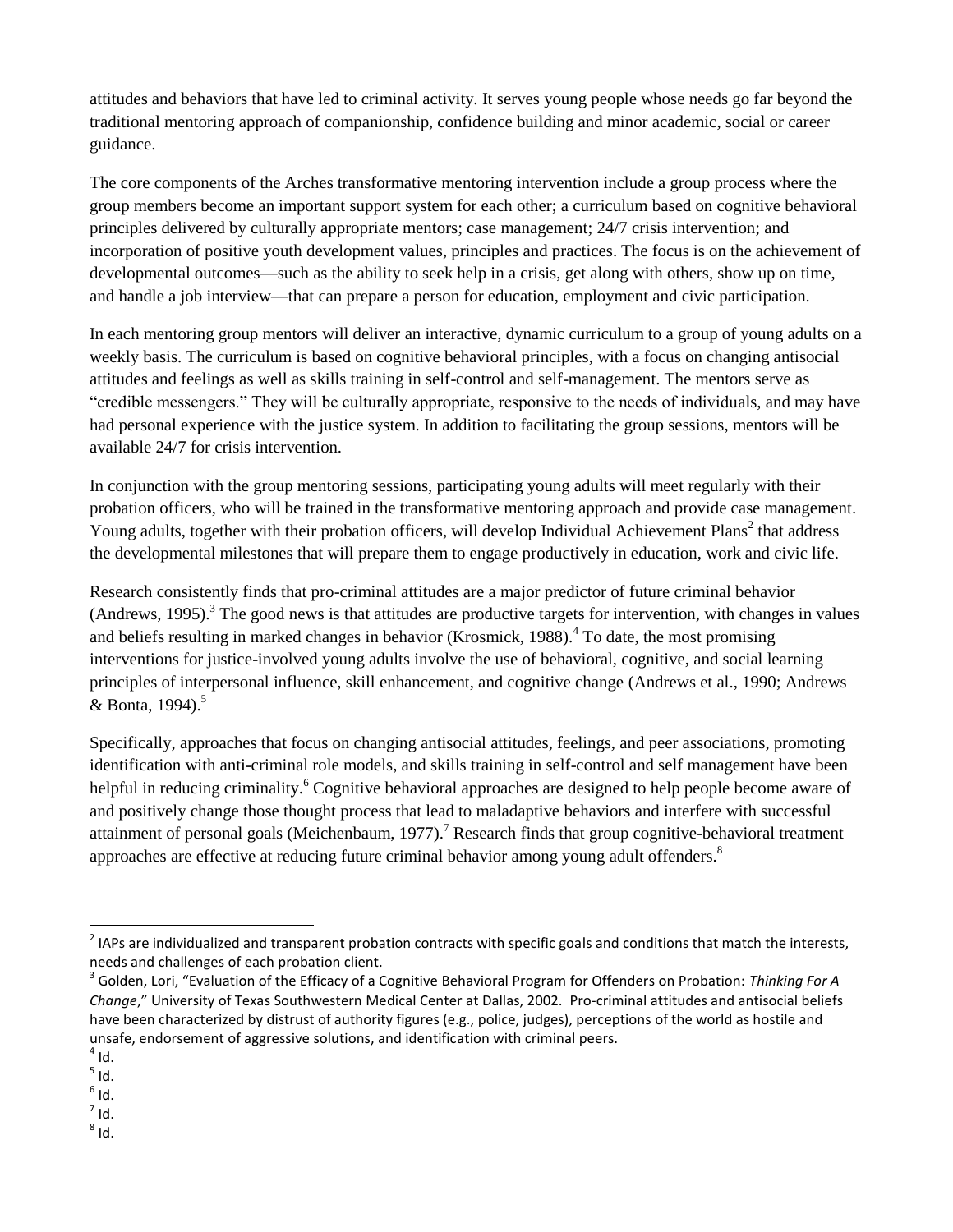The overarching goal that DOP seeks to accomplish with the transformative mentoring intervention is to help young adults on probation end any further involvement with the criminal justice system. Particularly, DOP seeks to lower the rates of recidivism for young adults in the program by five to ten percent.<sup>9</sup> Many young adults on probation need a series of interventions in order to enable them to desist from criminal activity and strengthen their attachment to education, employment and community. The Transformative Mentoring program is designed to meet young people where they are in this process of pro-social engagement, focusing on changes in cognition and thinking that precede the ability to secure concrete attainments in education and employment.

Short-term outcomes from the transformative mentoring intervention include behavioral changes such as increased well-being, decreased substance abuse and violent behaviors, and decreased self-harm as well as attitudinal changes including better personal and family relationships, increased self-esteem, self-efficacy and social competence, and improved skills for avoiding risky behaviors and engaging in positive behaviors. Longer-term outcomes include advances in education, employment and self-sufficient living. Outcomes will be assessed through self-report measures, applied skills tests, and reports of mentors and probation staff. DOP will also track recidivism as measured by new arrests, arrests for felonies, arrests for violent felonies, criminal convictions and technical violations of probation.

## **Increasing Educational Achievement, Career Development and Civic Engagement: Young Adult Justice Programs (YAJP)**

The YAJP will feature two tracks, *Justice Scholars* and *Justice Community*. The goals of the Young Adult Justice Scholars program are to promote lifelong educational gains, support employment attainment and retention for court involved young adults, reduce crime and recidivism and help build stronger and safer communities in New York City. Young Adult Justice Scholars is an education-based program serving court involved young adults living in communities with a high level of need of services. The Justice Scholars program is designed to focus on educational gains, with multiple educational tracks for participants at various levels including options for young adults in high school, working towards a GED, needing basic education classes or ready for a post-secondary track.

The program also uses tutoring services to supplement educational programming. All Justice Scholars participants will also engage in career exploration services that will introduce potential career fields and encourage participants to establish individual goals and plans. Justice Scholars is a minimum six month program with a minimum six month follow-up period. The program uses educational services, tutoring, career exploration, case management and peer support, financial incentives, placement and follow-up services to produce positive impact.

The goals of the Young Adult Justice Community program are to encourage court-involved young adult New Yorkers' successful attachment to education, work and community engagement; reduce crime and recidivism; and build stronger, safer, more empowered communities. Young Adult Justice Community is a communitybased program serving court-involved young adults living in communities with high rates of poverty, incarceration, probation and parole. The program is designed to engage participants in subsidized community benefit projects, in one or more of the designated communities, that provide educational, work, team and civic engagement experiences, as well as youth leadership, peer mentorship, life skills and case management.

<sup>&</sup>lt;u>enties to be the vidence-driven interventions</u> rarely exceed ten percent reductions in recidivism when subjected to rigorous **productions** evaluation (Lipsey & Cullen 2007). Transformative Mentoring is based on the same principles as these successful programs; therefore DOP anticipates that Arches will produce outcomes that average those of similar programs.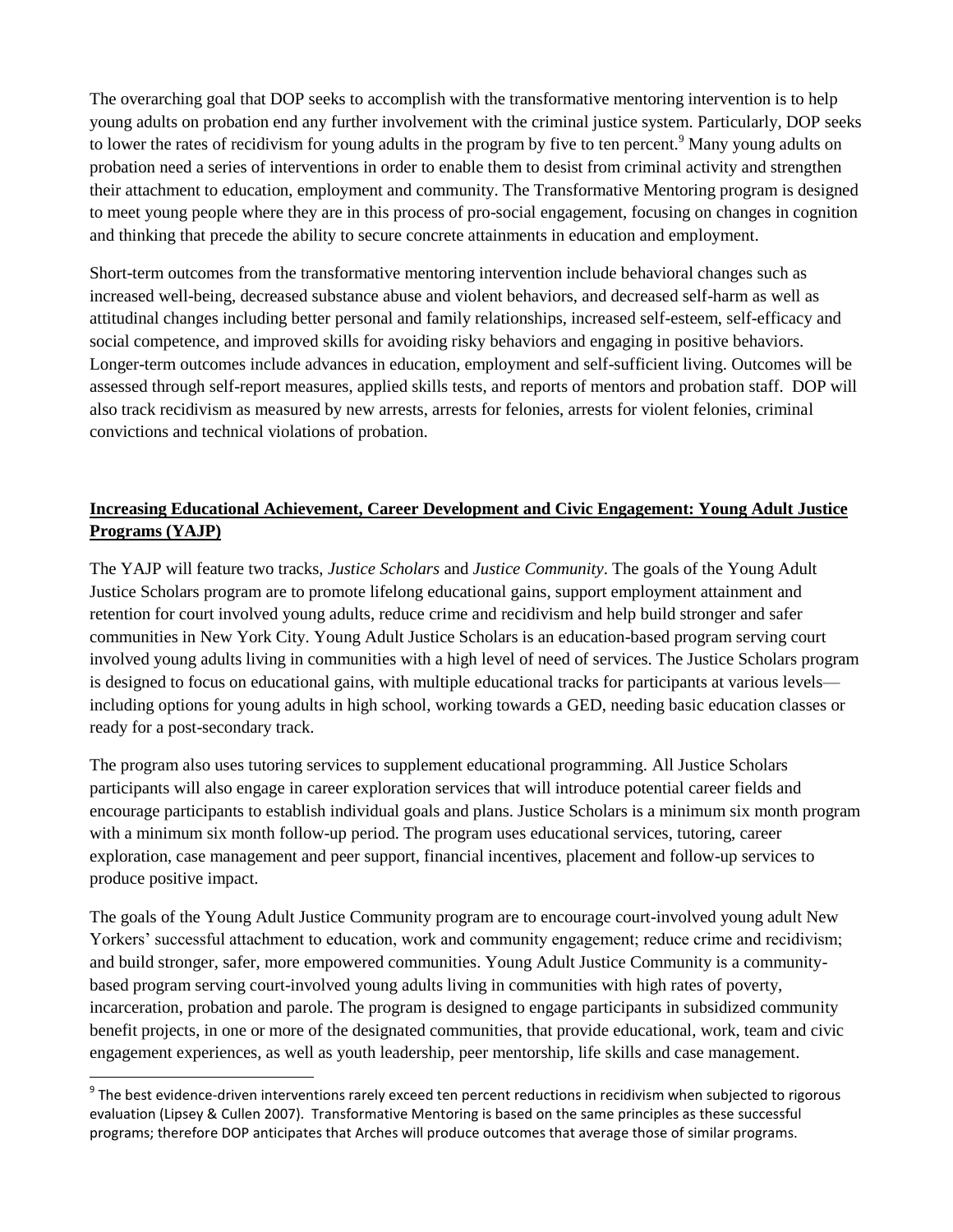All Justice Community participants should have a positive team experience working on community benefit projects toward a common goal, resulting in personal growth and an overall benefit for the community. Participants will be encouraged to maximize the length and intensity of their involvement with the program to advance their academic, occupational and community goals. However, to accommodate individual service needs, the program will maintain an open enrollment policy, making the terms and length of participation flexible enough to allow participants to enter, leave and/or return to the program as needed. This component of the program is goal-oriented, utilizes teamwork, introduces the participants to positive community role models, and promotes understanding of participants' legal rights as a means of reducing barriers to future gainful employment.

### **Literacy Support**

 $\overline{a}$ 

Two-thirds of the approximately 9,000 young adults between the ages of 16 and 24 who are on probation (about 6,000) do not have either a high school diploma or a GED. The reasons why these young adults do not complete high school are varied, but a significant percentage of them have difficulty with reading, writing and mathematics. Falling behind in credits and older than their peers, these young people leave school without a diploma and with limited prospects for the future. They are disproportionately Black and Latino. They are some of the most disconnected youth in New York City.

In recent years, new options have become available to support some young people who fail to complete high school. In 2005, the NYC Department of Education established the Office of Multiple Pathways to Graduation to help young people between the ages of 16 and 21. Transfer High Schools and part-time afternoon and evening programs (Young Adult Borough Centers) confer a high school diploma to those who complete the New York State graduation requirements of 44 credits and pass five regents exams. Part-time and full-time GED programs prepare students to take the exam for GED.

Some young people however, especially those involved in the criminal justice system, will not return to school. For those reading below an 8th grade level, appropriate educational services are scarce. The low skill level of these individuals makes it difficult for them to find and maintain employment and achieve economic security. Even if they seek employment, the best employment choices for them are often limited to low wage dead-end jobs. Funding from both federal and state workforce development programs stress GED and job-readiness which these young people do not possess. Adult literacy programs often have a culture and a structure geared towards a more mature student, while funding levels limit the resources available for counseling and other supports essential for a justice-involved young adult population.<sup>10</sup>

Moreover, lack of educational attainment, lack of gainful employment and criminal behavior are inextricably linked. A 1995 meta-analysis showed that education is one of the most promising approaches to reduce reoffending.<sup>11</sup> Illiteracy and innumeracy have been linked with social marginalization which correlates with

 $^{10}$  Research demonstrates that literacy programs for young adults are most effective when they also help young people deal with crises and develop coping skills and resiliency related to social and emotional issues. Wrigley, H. and Powrie, J. (2006). *Now I Get It! Report on the National Youth Literacy Demonstration Project*. Vancouver, Canada.

<sup>&</sup>lt;sup>11</sup> Lipsey, M. (1995). *What do we learn from 400 research studies on the effectiveness of treatments with juvenile delinquents*. In J. McGuire (ed.) *What works: Reducing re-offending – guidelines for research and practice*. London: John Wiley & Sons.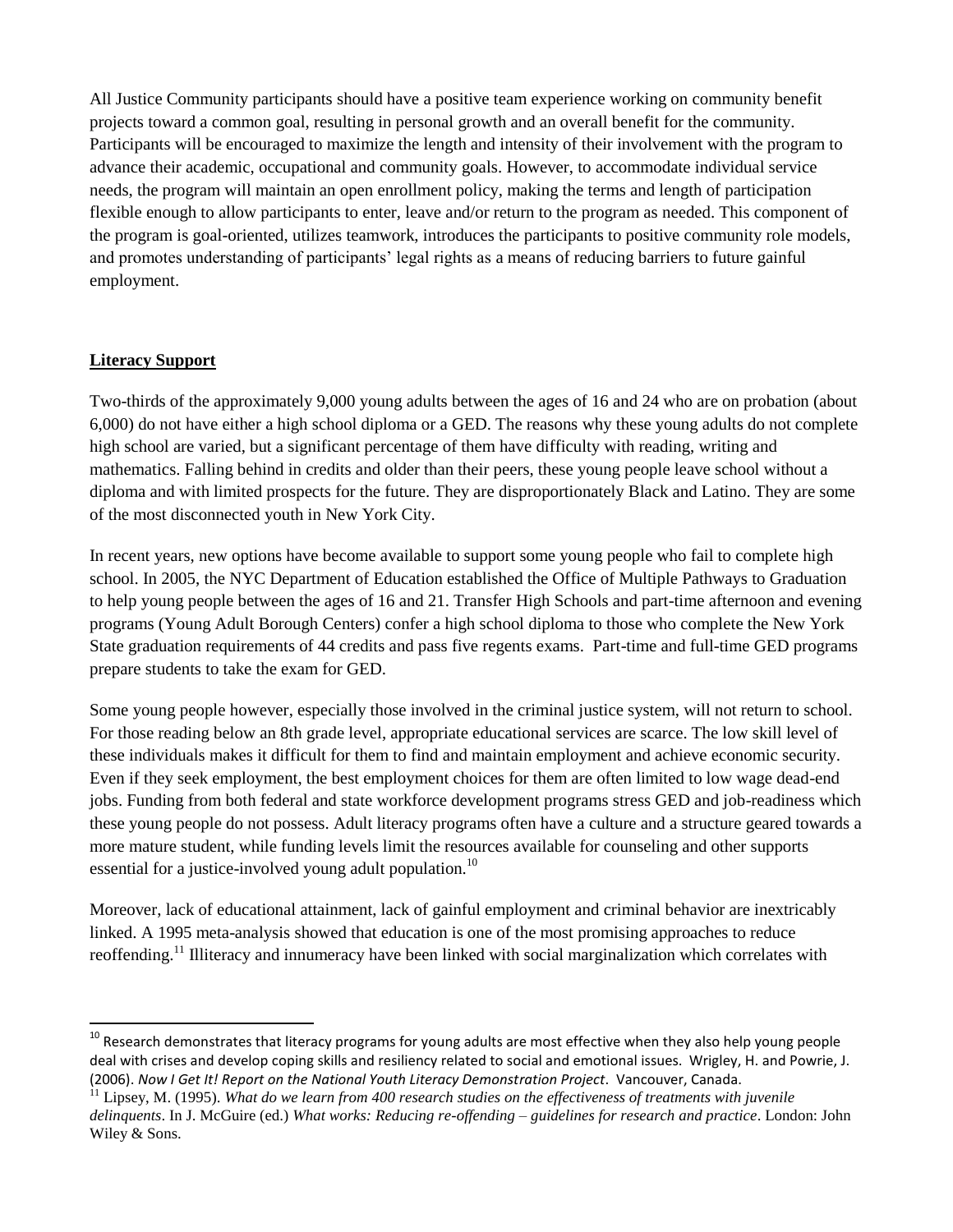increased criminal activity later in life.<sup>12</sup> A longitudinal study of young people who had stopped offending found that young men who had skills that supported conventional involvement in school and other social systems were more likely to desist from crime.<sup>13</sup> In order to ensure that disconnected youth have the opportunity to access education, find employment, achieve economic security, and desist from crime, basic skills programs designed to assist young adults towards earning a GED are key.

To address this compelling issue, NYC Probation will be incorporating Community Education Pathways to Success (CEPS) into an array of services being offered. CEPS was created by the Youth Development Institute (YDI) in 2005 to reconnect at risk young people to learning and get them on the path to education and productive employment. It is one of the few programs in New York City that specifically address the literacy needs of young adults who read at the pre-GED level.

The goals of CEPS are to twofold: to strengthen the capacity of community organizations to provide high quality and integrated youth development, support, and education services; and to enable youth to develop skills, attitudes, experiences, and credentials to achieve self-sufficiency and active involvement in the classroom and the community. Based upon current research and best practice, CEPS is a highly structured and integrated program that melds high quality instruction, personal support, and career development within a youth development framework. CEPS enables young adults to desist from crime and get on track to a GED, higher education and a career.

 $\overline{a}$ 

<sup>&</sup>lt;sup>12</sup> Stephenson, M. (2007). *Young People and Offending: Education, Youth Justice and Social Inclusion*. London: Willan Publishing.

<sup>13</sup> Ayers, C.D., Williams, J.H., Hawkins, J.D., Peterson, P.L., Catalano, R.F., and Abbott, R.D. (1999). Assessing correlates of onset, escalation, de-escalation and desistance of delinquent behavior. *Journal of Quantitative Criminology*, 15(3), 277- 306.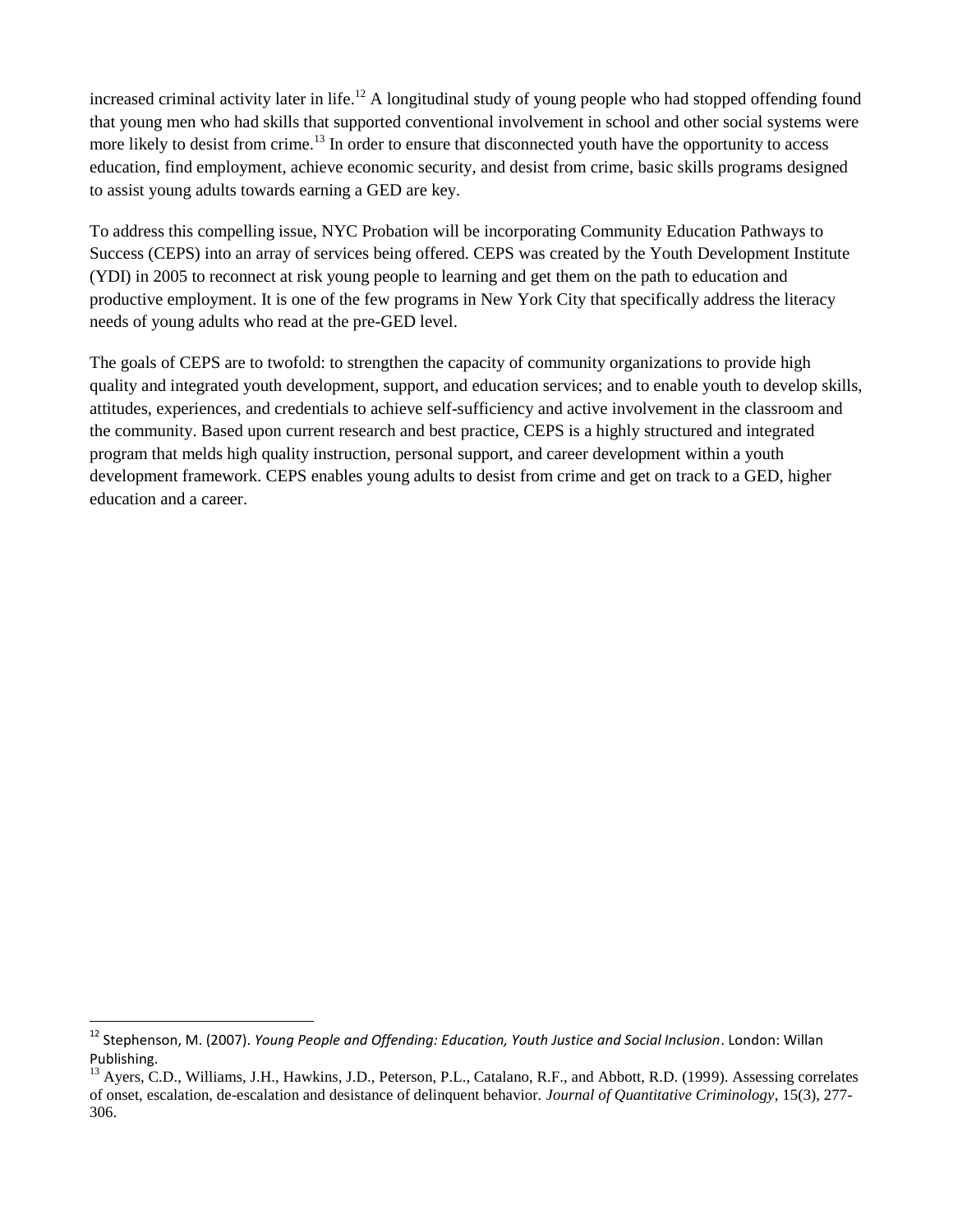## **GOAL TWO: IMPROVED CASE MANAGEMENT AND SUPERVISION OF CLIENTS**

### **Individual Achievement Plan**

The NYC Department of Probation (DOP) is revamping the way it supervises its clients. A Supervision and Case Management Protocols Committee was formed to restructure the way that clients and POs interact. This initiative examined the entire Probation process from Intake to Violations. Changes from this review have allowed the agency to achieve some of our strategic goals including safer Communities and increased Opportunities, Resources and Services to our clients. One significant area of change is the introduction of the Individual Achievement Plan (IAP). Clients meet with their Probation Officers and together select three areas of deficits from a domain of seven targeted areas. As the client completes the assigned areas, he/she with agreement from the PO, move on to other areas of need. A copy of the IAP is attached.

Clients are encouraged through incentives to get off probation early and live a productive and law abiding life. A Client Incentive Committee is currently developing an enhanced array of incentives to further motivate clients. As a result, Probation Officers have increased requests for Early Discharges to court for clients who fulfill their Conditions of Probation. POs will assist in this process by linking clients to an array of services including Transformative Mentoring, Job Placement and Educational Services.

The outline below highlights the process by which the IAP will serve as a tool to improve case management practices and client outcomes.

### **Individual Achievement Plan (IAP) Process**

- Within the first 45 days of being placed on probation, the PO and the probationer must develop the IAP.
- The PO and probationer will select together three of the following seven Domains of Development that will be the focus areas of improvement during the time the client will be on probation:
	- o Education
	- o Employment
	- o Healthy relationship with a positive adult
	- o Positive Peer Interaction / Pro-social thinking
	- o Substance Abuse
	- o Mental Health
	- o Housing
- The fourth general area of focus for all probationers will be to "Remain Crime Free."
- The PO and the probationer will complete the IAP. In the plan, they must: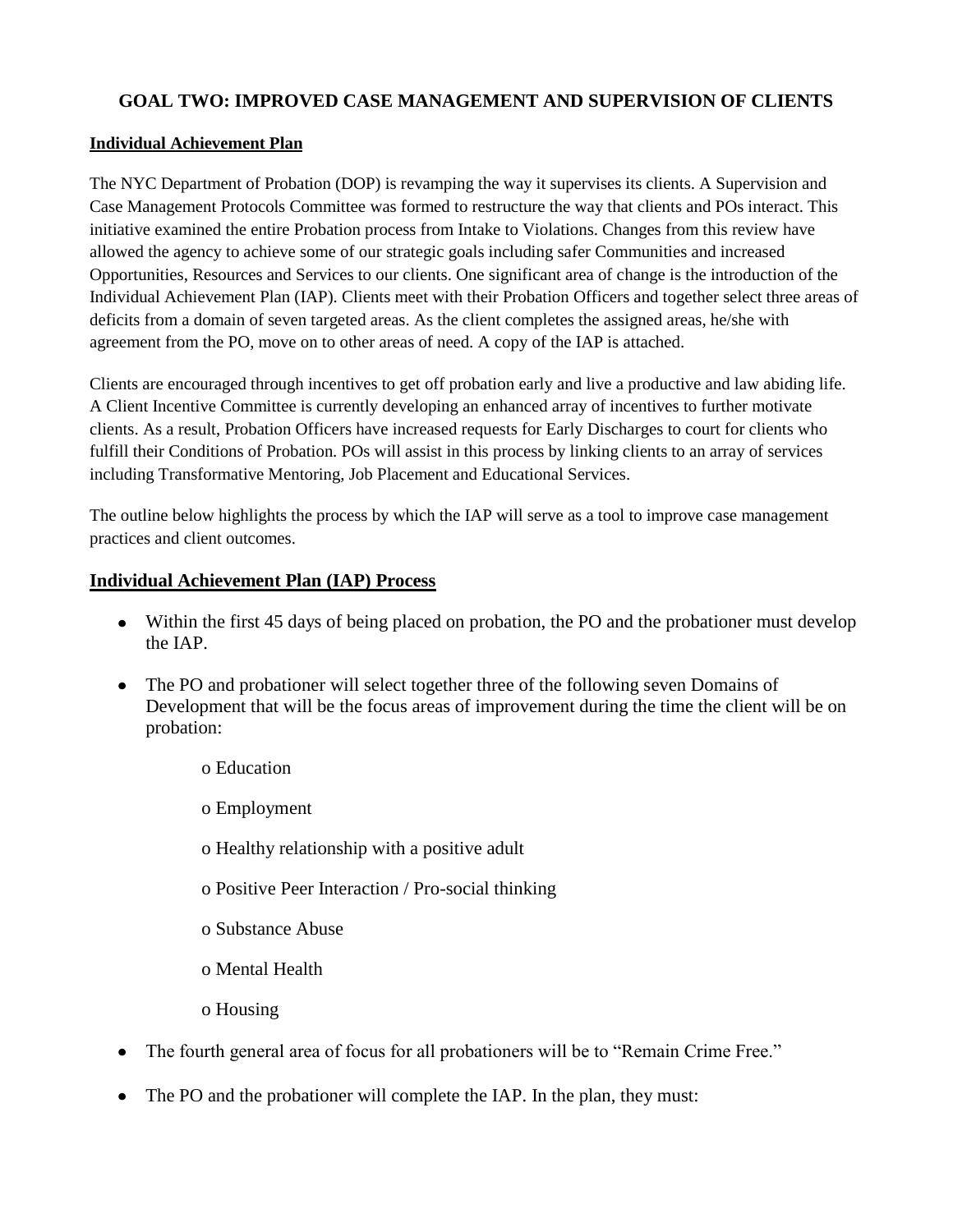- o State the current assessment of the status of the probationer in each of the focus areas
- o Create goals for the probationer in these focus areas
- o Agree how the PO will help and support the probationer in achieving these goals
- o Agree how the probationer will participate in the selected services and supports to achieve these goals
- o All subsequent meetings between the PO and the probationer will focus primarily on discussing the progress, challenges, and needs of achieving the goals in the focus areas (Crime Free and the selected 3)
- The IAP must be updated and revised as needed—if a goal is achieved, if a new challenge arises, etc.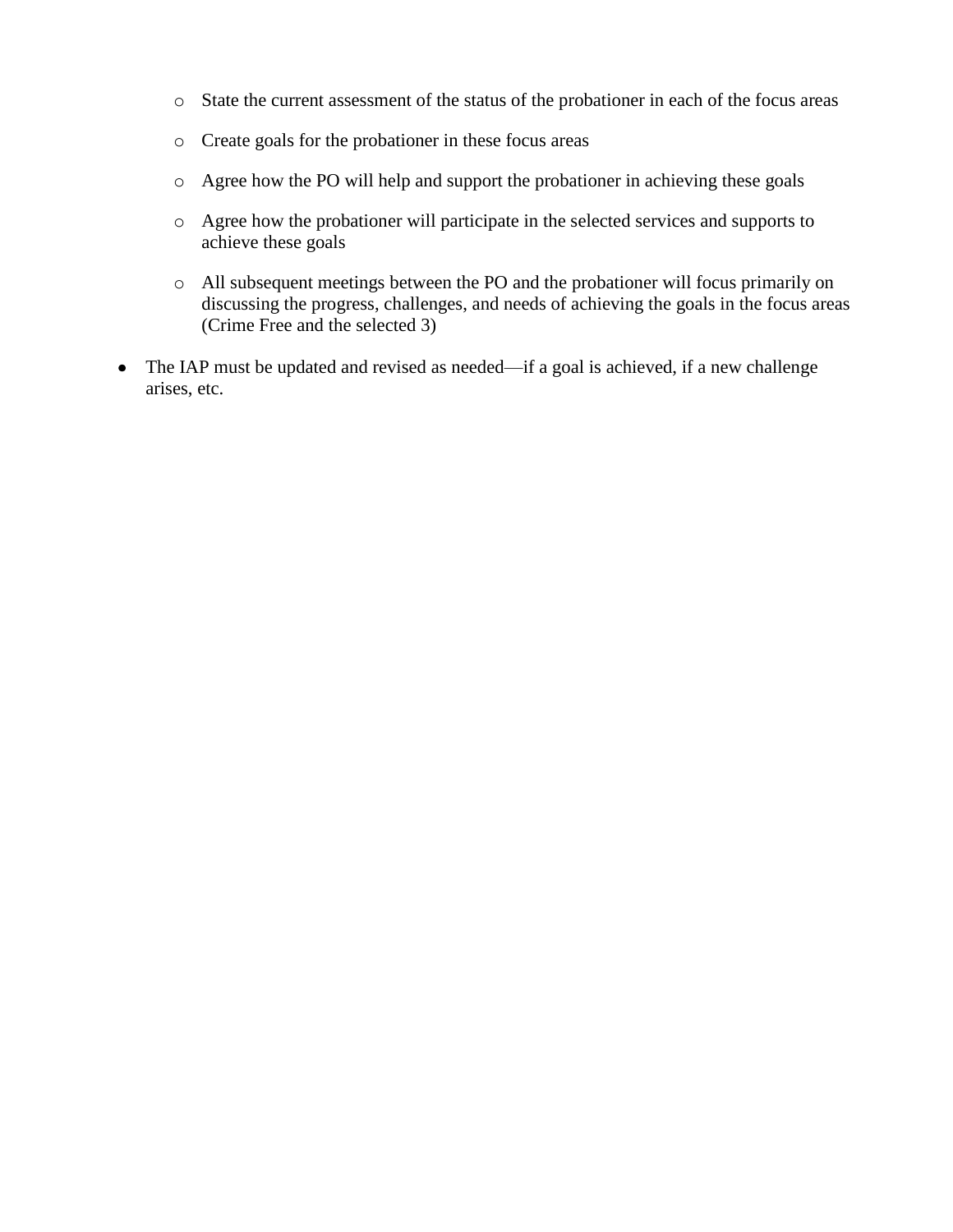# **Individual Achievement Plan**

# **Probation Officer/Client Contract**

**Section I. Demographics** (Please provide the most current demographics for Probationer)

| Email Address              |                                           |  |
|----------------------------|-------------------------------------------|--|
| <b>Probation Officer</b>   |                                           |  |
|                            |                                           |  |
|                            |                                           |  |
|                            |                                           |  |
| Alternative Telephone      |                                           |  |
|                            |                                           |  |
| <b>Offense Information</b> |                                           |  |
|                            | Offense(s) for which placed on Probation: |  |
|                            |                                           |  |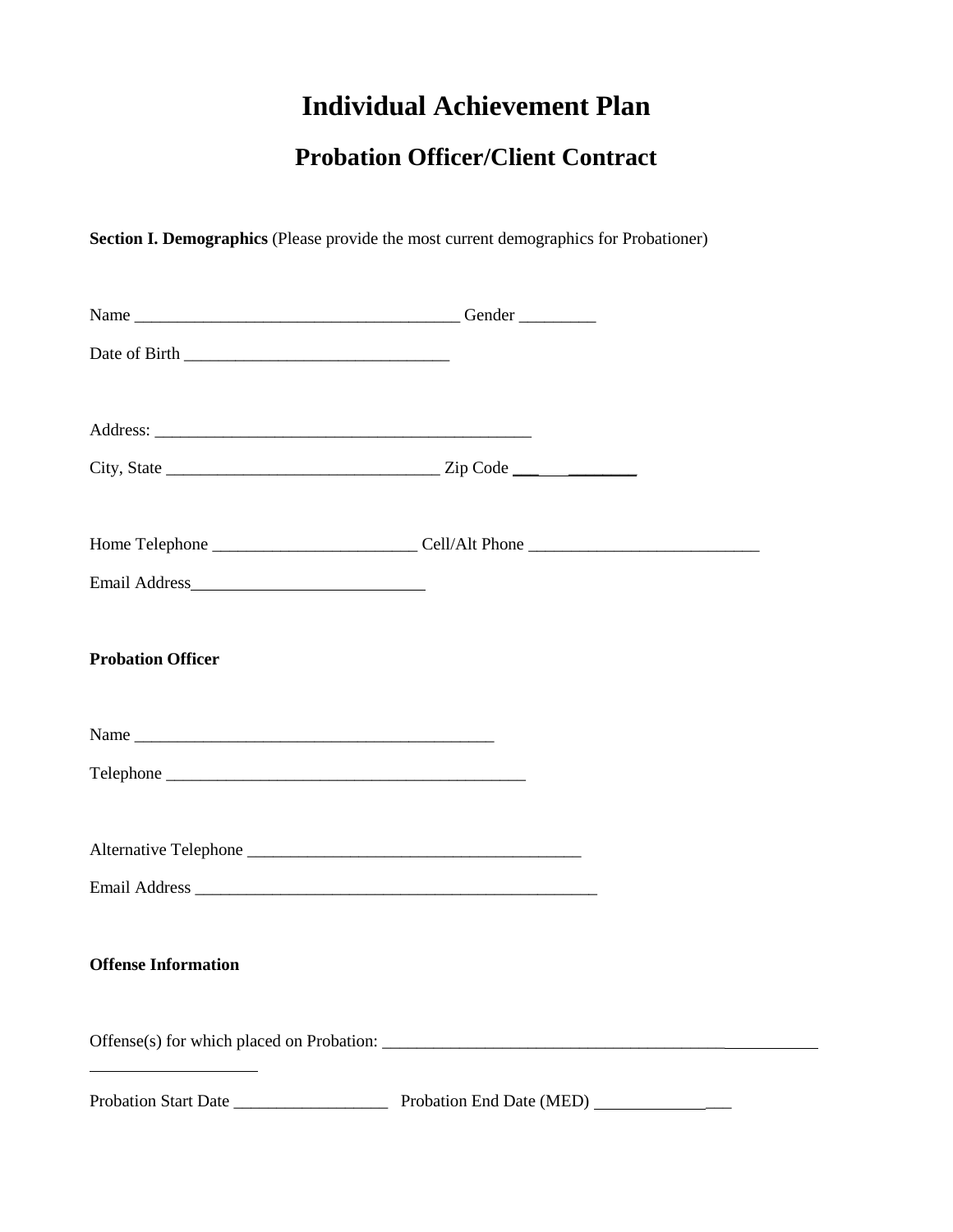### **Section II. Contact Requirements**

Based on the Client/Probationer's assessed risk level and Probation supervision program, the Probation Officer and Client/Probationer agree to the following face-to-face Monthly Contact requirements:

- Office visits by Client/Probationer to the PO's office:
- Home visits by Probation Officer to the Client/Probationer's residence:
- Collateral Visits by Probation Officer to the Client/Probationer's program, school, etc:

### **Section III. Service Plans**

Of the seven domains, the PO and Client select the three that will be the focus during the time of supervision, in addition to the fourth—staying crime free.

**Anti-Social Thinking/Criminal Thinking** (examples: Complete Thinking for a Change Group, attend Transformative Mentoring groups, etc)

| Goals | <b>Services to Receive</b> | <b>Provider Contact</b><br><b>Information</b> | <b>Length of Program</b><br>(Start & End Dates) | <b>Attendance</b><br>Days & Times |
|-------|----------------------------|-----------------------------------------------|-------------------------------------------------|-----------------------------------|
|       |                            |                                               |                                                 |                                   |
|       |                            |                                               |                                                 |                                   |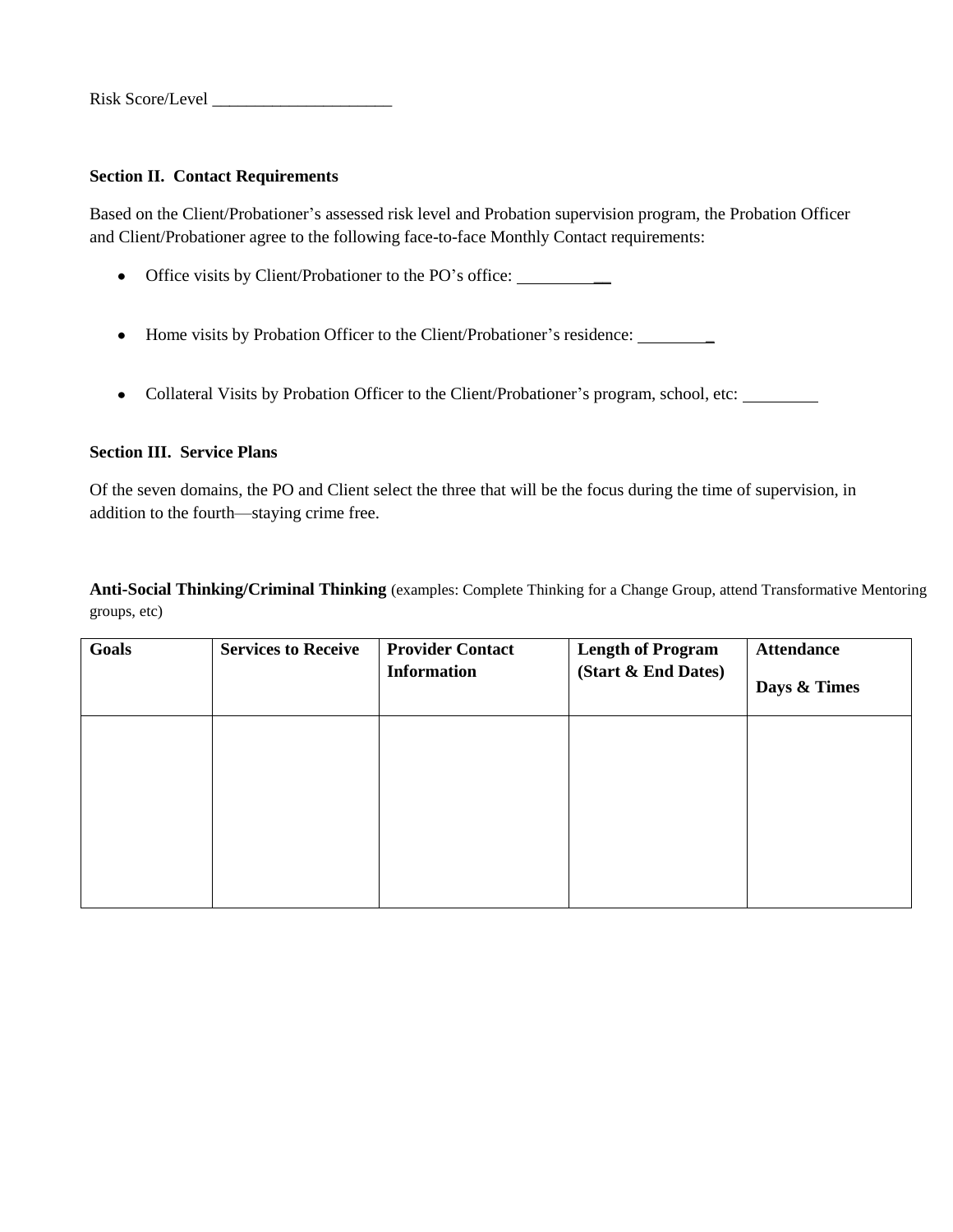**Education** (example: Earn high school diploma, earn GED, enroll in college, attend literacy classes, attend GED classes, improve school attendance, etc)

| Goals | <b>Services to Receive</b> | <b>Provider Contact</b><br><b>Information</b> | Length of<br><b>Program (Start</b><br>& End Dates) | <b>Attendance</b><br>Days &<br><b>Times</b> |
|-------|----------------------------|-----------------------------------------------|----------------------------------------------------|---------------------------------------------|
|       |                            |                                               |                                                    |                                             |
|       |                            |                                               |                                                    |                                             |

**Workforce Development Services** (examples: complete job training program, gain employment)

| Goals | <b>Services to Receive</b> | <b>Provider Contact</b><br><b>Information</b> | <b>Length of Program</b><br>(Start & End<br>Dates) | <b>Attendance</b><br>Days & Times |
|-------|----------------------------|-----------------------------------------------|----------------------------------------------------|-----------------------------------|
|       |                            |                                               |                                                    |                                   |
|       |                            |                                               |                                                    |                                   |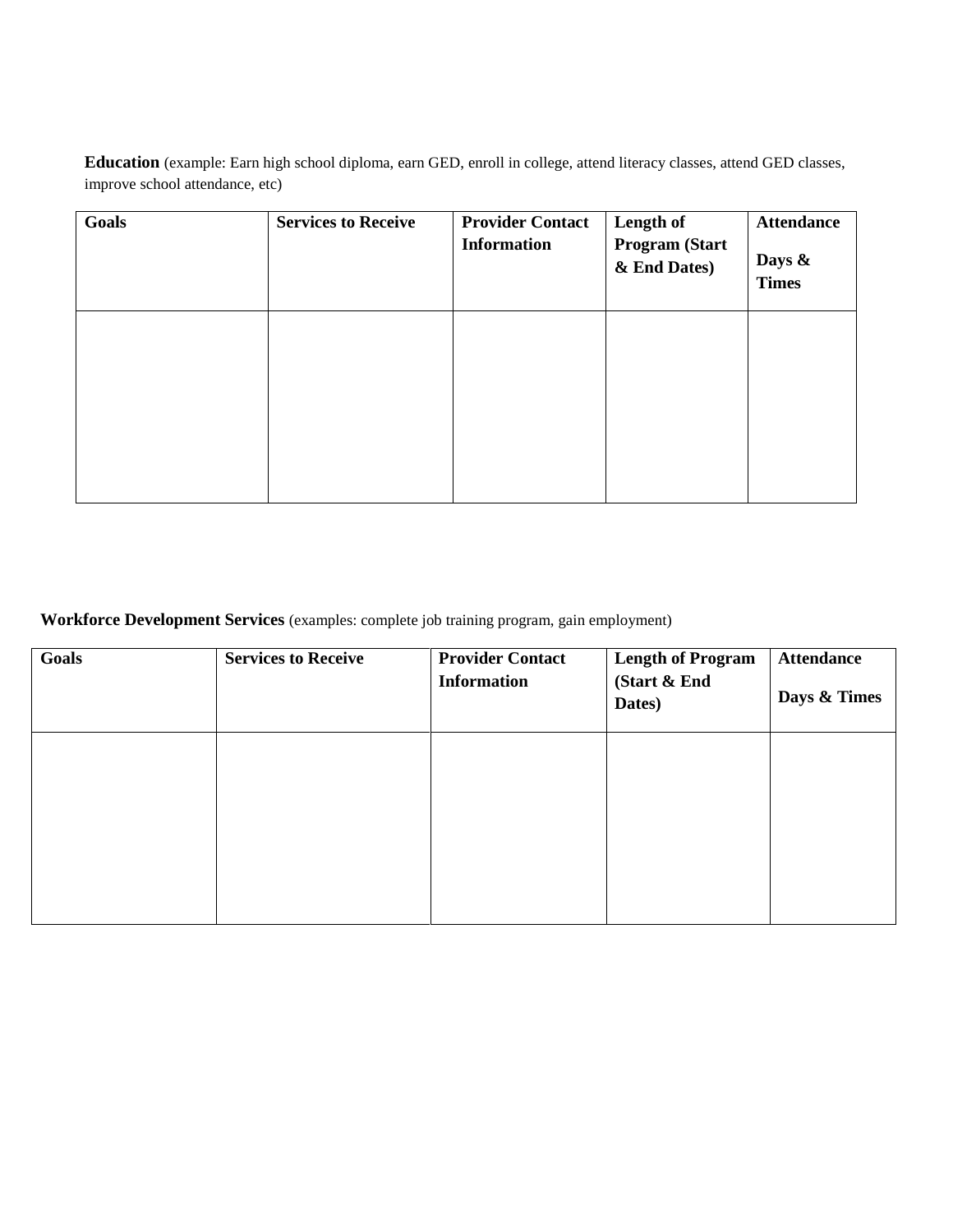## Healthy Relationship with a Positive Adult (examples: Have a mentor, be on a sports team, )

| Goals | <b>Services to Receive</b> | <b>Provider Contact</b><br><b>Information</b> | Length of<br>Program (Start &<br><b>End Dates)</b> | <b>Attendance</b><br>Days & Times |
|-------|----------------------------|-----------------------------------------------|----------------------------------------------------|-----------------------------------|
|       |                            |                                               |                                                    |                                   |
|       |                            |                                               |                                                    |                                   |

**Behavioral Health Services** (examples: individual counseling, mental health therapy, substance abuse treatment, sex offender services, etc.)

| Goals | <b>Services to Receive</b> | <b>Provider Contact</b><br><b>Information</b> | Length of<br>Program (Start &<br><b>End Dates)</b> | <b>Attendance</b><br>Days &<br><b>Times</b> |
|-------|----------------------------|-----------------------------------------------|----------------------------------------------------|---------------------------------------------|
|       |                            |                                               |                                                    |                                             |
|       |                            |                                               |                                                    |                                             |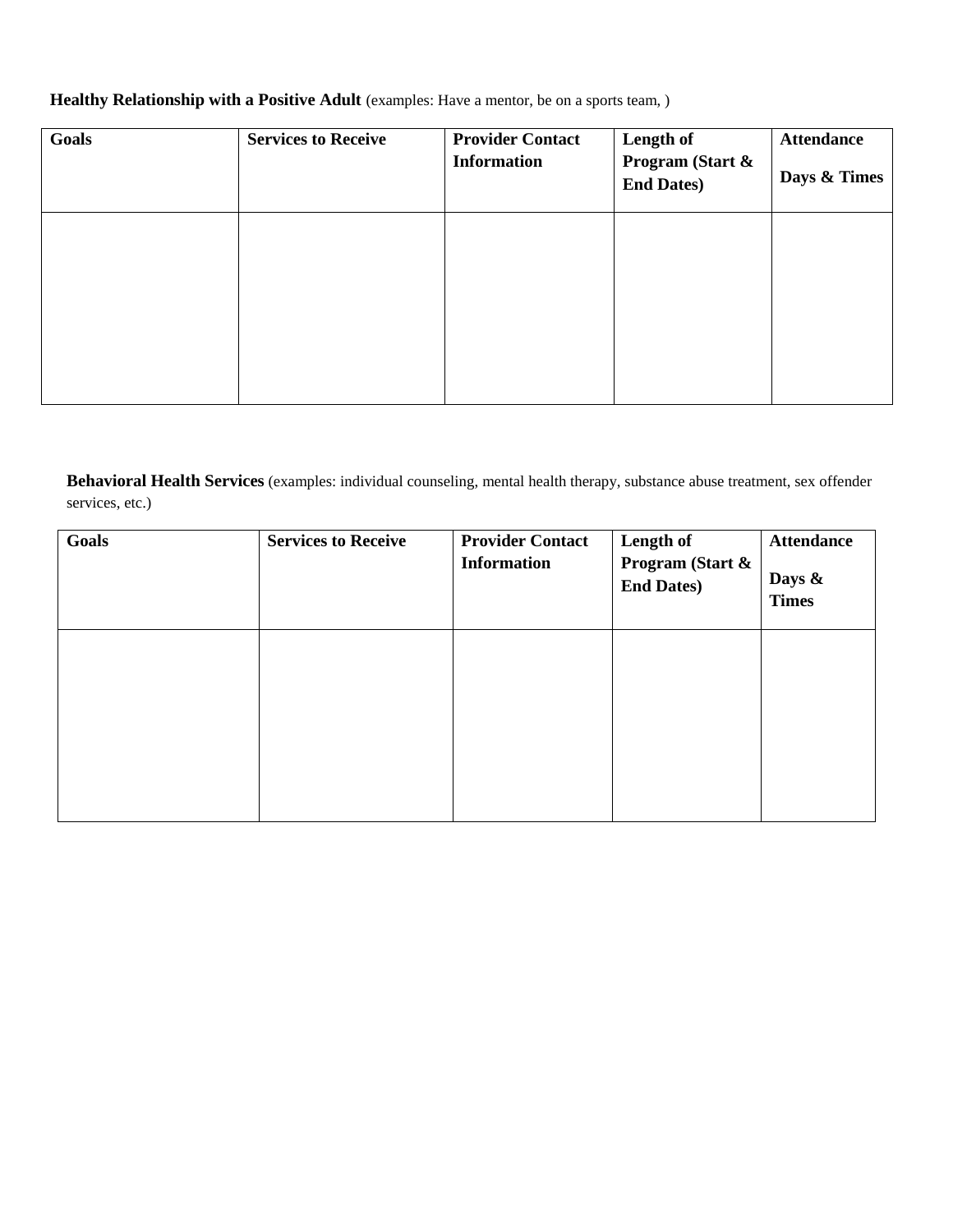### **Housing** (examples: maintain stable housing, get an apartment, get Section VIII voucher, etc)

| Goals | <b>Services to Receive</b> | <b>Provider Contact Information</b> |
|-------|----------------------------|-------------------------------------|
|       |                            |                                     |
|       |                            |                                     |
|       |                            |                                     |
|       |                            |                                     |
|       |                            |                                     |

### **Additional Services & Supports** (examples: child care, parenting classes, financial management, anger management, etc)

| Goals | <b>Services to Receive</b> | <b>Provider Contact</b><br><b>Information</b> | <b>Length of Program</b><br>(Start & End<br>Dates) | <b>Attendance</b><br>Days & Times |
|-------|----------------------------|-----------------------------------------------|----------------------------------------------------|-----------------------------------|
|       |                            |                                               |                                                    |                                   |
|       |                            |                                               |                                                    |                                   |

### **Section IV. Agreement**

### **Contract Agreement:**

The undersigned hereby agree to abide by this contract. The Probation Officer (PO) and the Client/Probationer agree that the above three completed fields in addition to remaining crime free will be the area of focus throughout the supervision period.

The Client/Probationer agrees to enroll, engage, and comply with all services, programs, supports, and opportunities agreed upon in the three focus areas. The Client/Probationer further agrees to make all mandated contacts with the PO and keep the PO informed of any changes of address and progress or lack there off toward these goals. The Client/Probationer also agrees to abide by any and all additional conditions of probation ordered by the court and attached to this Individual Achievement Plan (IAP)/Contract.